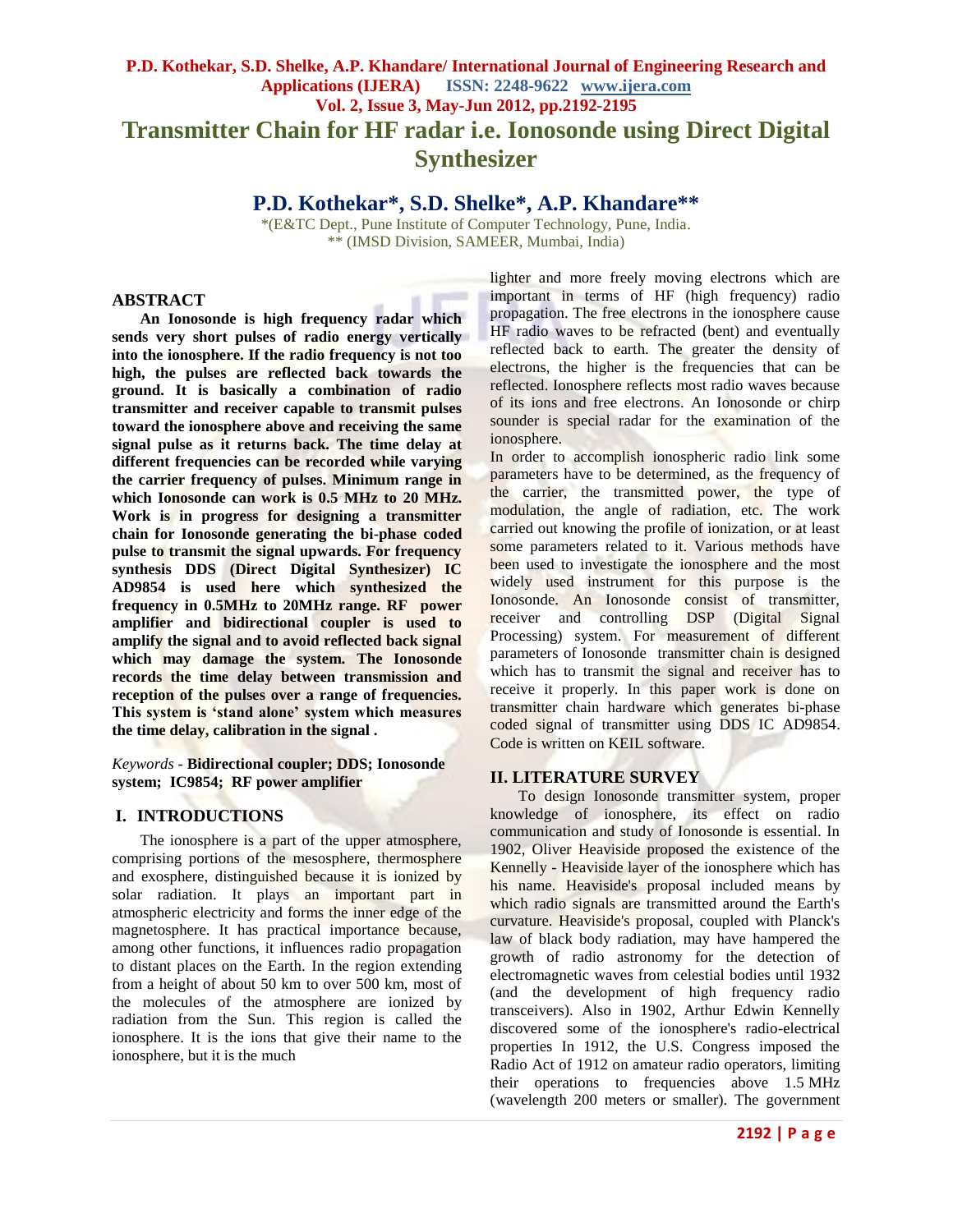#### **P.D. Kothekar, S.D. Shelke, A.P. Khandare/ International Journal of Engineering Research and Applications (IJERA) ISSN: 2248-9622 www.ijera.com Vol. 2, Issue 3, May-Jun 2012, pp.2192-2195**

thought those frequencies was useless. This led to the discovery of HF radio propagation via the ionosphere in 1923. In 1926, Scottish physicist Robert Watson-Watt introduced the term ionosphere in a letter published only in 1969 in nature [1].

Lloyd Berkner first measured the height and density of the ionosphere. This permitted the first complete theory of short wave radio propagation. Maurice V. Wilkes and J. A. Ratcliffe researched the topic of radio propagation of very long radio waves in the ionosphere. Vitally Ginzburg has developed a theory of electromagnetic wave propagation in plasmas such as the ionosphere. This plasma is not stationary, but is constantly circulating around. The plasma flow pattern is related to the space weather, and thus to the strength and direction of the interplanetary magnetic field and the solar wind. As this pattern is not stationary its effect on radio communication is also not always of same kind. When radio waves strike these ionized layers, depending on frequency, some are completely absorbed, others are refracted so that they return to the earth, and still others pass through the ionosphere into outer space. Absorption tends to be greater at lower frequencies, and increases as the degree of ionization increases. It is the result of ionopheric variations which causes the picking up a distant AM radio station at night which disappears in the next day. And hence the ionospheric study is being carried out since 1864.

Oblique chirp sounders sweep a phase-continuous signal over the frequency band of interest at rates of up to several hundred kilohertz per second. Due to the method of receiver operation a comparatively narrow receiver bandwidth, of the order of a few hundred Hertz, is used and so a relatively low transmitter power (10- 100 W) is required. One of the main disadvantages of chirp sounders is the relatively complex analysis that must be carried out to determine the ionospheric propagating modes [4]. Vertical-incidence (VI) ionospheric measurements, traditionally performed with 5- to 50-kW Ionosonde , may be obtained alternatively using FM CW transmissions of much lower peak power. The FM signal must be interrupted periodically to permit both transmitting and receiving with a single antenna. An Ionosonde of this type has been constructed and operated. The monostatic FM sounder radiates a peak power of 8 W and sweeps the frequency range of 0.5 to 30 MHz either linearly or logarithmically. Records from the FM Ionosonde are comparable in time delay resolution, S/N, and overall quality to conventional pulse ionograms; the effects of interference from other HF users are somewhat less conspicuous on the FM sounder records [2] ,[3]. The AD9854 DDS device is used to generate low frequency reference signal and to drive the to PLL and VCO to generate RF [5]. A dual- phase sine wave generator based on the direct digital- synthesis technique, by

using the new Analog Devices direct- digitalsynthesizer (DDS) AD9854. Particular attention is paid on the stability and accuracy of the sine wave amplitude in order to achieved high-accuracy impedance measurements [6].

# **III. METHODOLOGY**

The Ionosonde system, there is three subsystems . In in this to transmit the signal transmitter, for receiving purpose there is receiver and for controlling there is DSP control system is installed. In the transmitter side the hardware chain of blocks contain microcontroller to program the hardware as per the command. For this ADUC814 is used which analog devices controller IC. Then for bi-phase coded signal generation there is a AD9854 IC is used which is DDS (Direct Digital Synthesizer)IC. Generation requirements in both communications and industrial applications. Singlechip IC devices can generate programmable analog output waveforms simply and with high resolution and accuracy.DDS devices like AD9854 programmed through a high speed serial peripheral-interface (SPI), and need only an external clock to generate simple sine waves. DDS devices are now available that can generate frequencies from less than 1 Hz up to 400 MHz (based on a 1-GHz clock). The benefits of their low power, low cost, and single small package, combined with their inherent excellent performance and the ability to digitally program (and re-program) the output waveform, make DDS device an extremely attractive solution—preferable to less-flexible solutions comprising aggregations of discrete elements.DDS biphase coded output of  $1V$ ,  $+13$ dbm is given to the attenuator to attenuate the signal up to 0 dbm. Coaxial attenuator mod. 8343-200 s/n3281 is used which has attenuation up to 20db. This attenuated signal is feed to the SPST switch. SPST switch is for the protection of input side from the reflected signal if any. Then it is given to RF power amplifier model-BTM00250- AlphaSA which has frequency 500 KHz-150MHz, and power of 250 watts. Power supply is provided of 48V which is required for CW pulsed wave generation. Signal get amplified and fed to the bidirectional coupler Model: C50-109-481/1N At this moment the signal get amplified from 0dbm to 230.4 dbm in the power amplifier. And it is given further to the bidirectional coupler through the incident port. Output port is connected to the antenna which acts as a load to the coupler. One port is isolated and coupled port is connected to the SPST switch to protect the system from any kind of malfunctioning at any stage of hardware design. The first purposes to connect the SPST switch to protect the system from the reflected signal if any. In this way the hardware design is done. But to generate the signal there is very important to run hardware through software programming. Program is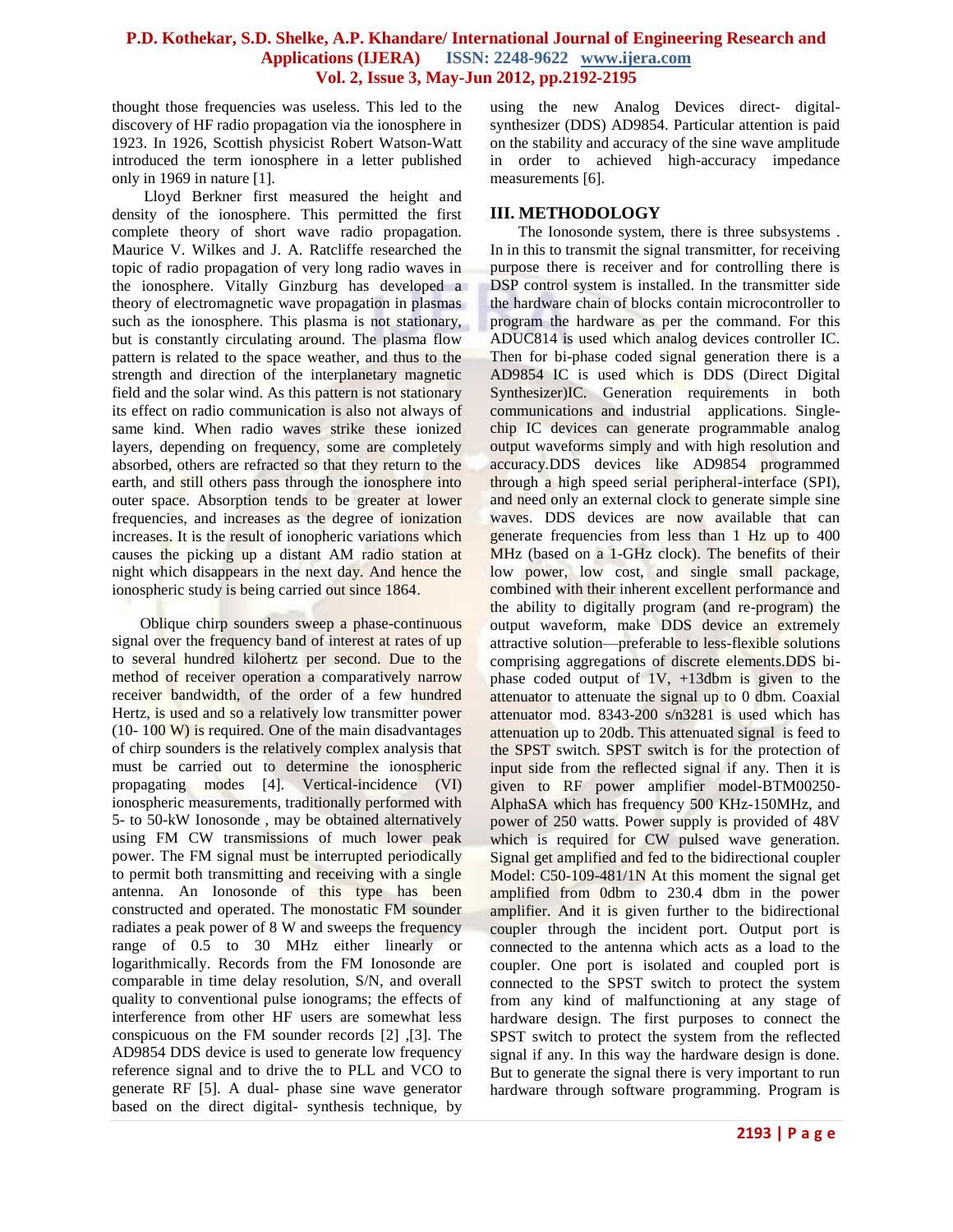## **P.D. Kothekar, S.D. Shelke, A.P. Khandare/ International Journal of Engineering Research and Applications (IJERA) ISSN: 2248-9622 www.ijera.com Vol. 2, Issue 3, May-Jun 2012, pp.2192-2195**

written in the KEIL software which is basically for microcontroller.

|                                             | 1<br>Power supply                              |
|---------------------------------------------|------------------------------------------------|
| Attenuator<br><b>DDS</b><br>Microcontroller | RF power<br><b>SPST</b><br>amplifier<br>switch |
| Pulsewidth<br>Antenna                       | <b>Bidirectional</b><br>240,480mici<br>coupler |
| Code                                        | Complementary; Bi-phase<br>Code                |
| Code length                                 | 8 and 16 bit                                   |
| Code Bit Length                             | 30 micro-second                                |
| PulseRepetition Period (PRP)                | $2.5$ ; 5; 7.5; 10 msec                        |
| <b>Transmit Frequency</b>                   | 750 KHz to 20MHz                               |
| <b>Frequency Step</b>                       | 50, 100 KHz                                    |
| No. of Channels                             | 2 (Orthogonal)                                 |

 Fig.1 Transmitter chain blocks of Ionosonde system.

PC port

As with all Analog Devices DDS devices, the value of the frequency tuning word which is required for the programming is determined by-

 $FTW = (Desired Output Frequency \times 2N) / SYSCLK$ (1)

Where N is the phase accumulator resolution. Desired Output Frequency is expressed in hertz. FTW (frequency tuning word) is a decimal number. After a decimal number has been calculated, it must be rounded to an integer and then converted to binary format, that is, a series of 48 binary-weighted 1s and 0s. The fundamental sine wave DAC output frequency range is from dc to half SYSCLK. Changes in frequency are phase continuous meaning that the first sampled phase value of the new frequency is referenced from the time of the last sampled phase value of the previous frequency. The I and Q DACs of the AD9854 are always 90° out of phase. The 14-bit phase registers do not independently adjust the phase of each DAC output. Instead, both DACs are affected equally by a change in phase offset. Microcontroller ADUC814 interfaced with AD9854 i.e. DDS IC by SPI interface. Our frequency requirement is from 0.5 kHz to 23MHz .Serially AD9854 support up to 10MHz. so that we are expecting output up to 10MHz by giving system clock of 300MHz of DDS device.

# **IV. SPECIFICATION**

A. Transmit(Actual) Signal Generation

The specification of bi-phase coded transmit signal generated using DDS IC shown in Table 1.

## B. Simulated Signal Generation

Specification of the bi-phase coded simulated signal will be used for channel phase equalization, testing the signal processing hardware and software and evaluate the performance of the whole system shown in Table 2.for the evaluation bi-phase coder have to attached at the output of DDS, Becouse the single tone simulation only possible to the DDS and for the bi-phase , bi-phase coder is required.

**Table1**.

Specifications of desired signal to be transmitted

**Table2.** Specifications of Simulated Signal